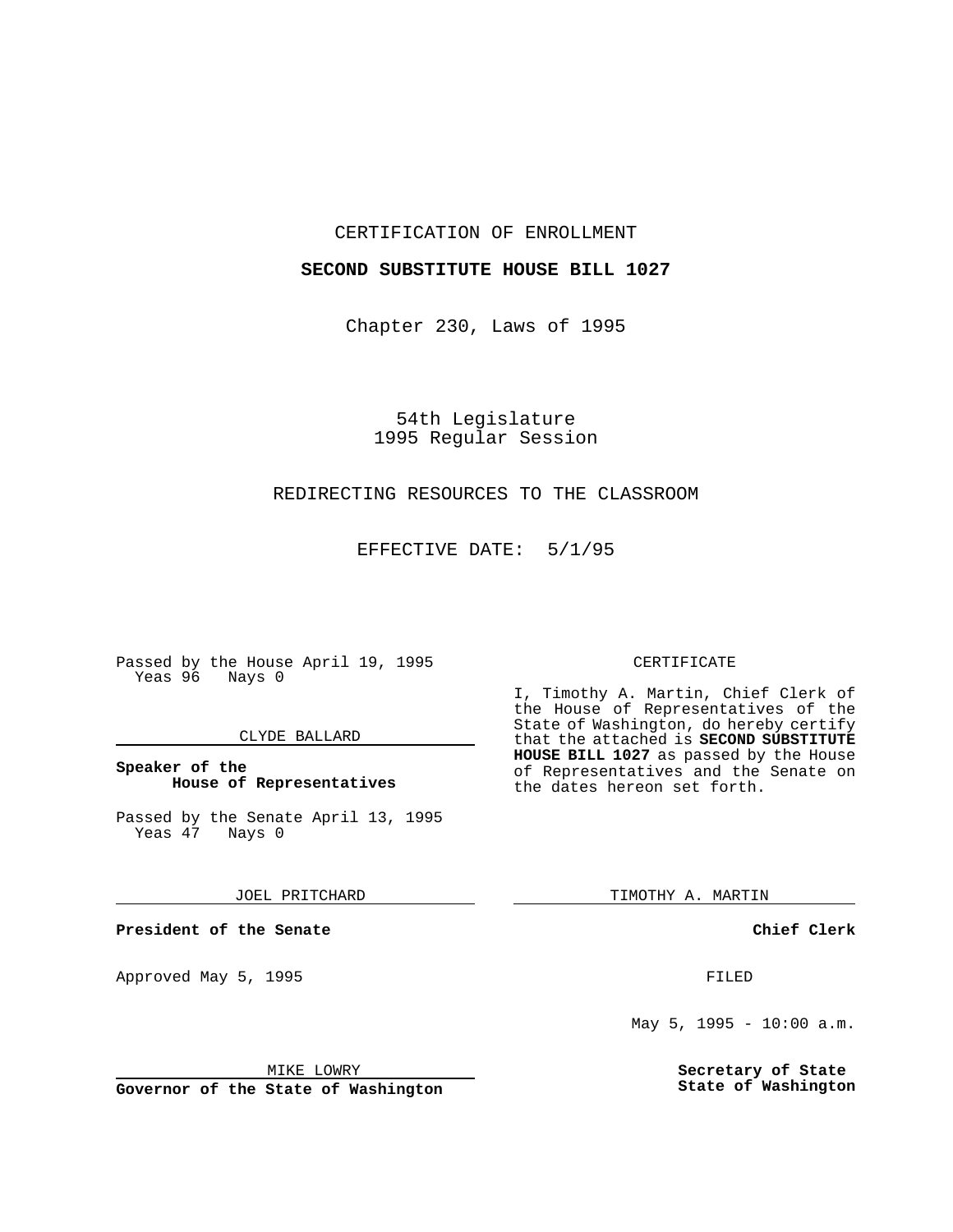# **SECOND SUBSTITUTE HOUSE BILL 1027** \_\_\_\_\_\_\_\_\_\_\_\_\_\_\_\_\_\_\_\_\_\_\_\_\_\_\_\_\_\_\_\_\_\_\_\_\_\_\_\_\_\_\_\_\_\_\_

\_\_\_\_\_\_\_\_\_\_\_\_\_\_\_\_\_\_\_\_\_\_\_\_\_\_\_\_\_\_\_\_\_\_\_\_\_\_\_\_\_\_\_\_\_\_\_

# AS AMENDED BY THE SENATE

#### Passed Legislature - 1995 Regular Session

### **State of Washington 54th Legislature 1995 Regular Session**

**By** House Committee on Appropriations (originally sponsored by Representatives Brumsickle, Carlson, Cooke, Ballasiotes, B. Thomas, Chandler, Lisk, Horn, Foreman, Dyer, Sehlin, Silver, Sherstad, Benton, Schoesler, Buck, Johnson, Thompson, Radcliff, Hickel, Backlund, Cairnes, Elliot, Pennington, Mastin, Carrell, Mitchell, K. Schmidt, Chappell, Smith, Honeyford, Blanton, D. Schmidt, Mulliken, McMorris, Clements, Fuhrman, Sheldon, Huff, Mielke, Talcott and McMahan)

Read first time 02/21/95.

1 AN ACT Relating to redirecting resources to the classroom; creating 2 new sections; providing an effective date; and declaring an emergency.

3 BE IT ENACTED BY THE LEGISLATURE OF THE STATE OF WASHINGTON:

 NEW SECTION. **Sec. 1.** The legislature finds that in order to improve student learning in Washington's public schools, school districts and the state need to take actions to use the maximum amount of available funding and resources to improve student achievement. The legislature intends to study the state-level education governance system to improve student learning and to reduce unnecessary regulatory oversight. The legislature also finds that if school districts are encouraged to review their expenditures, school districts can develop strategies that will increase the amount of resources used in the classroom.

 NEW SECTION. **Sec. 2.** (1) The joint select committee on education restructuring established in RCW 28A.630.950 shall review the current constitutional and statutory roles and responsibilities of the office of the superintendent of public instruction, the state board of education, the work force training and education coordinating board,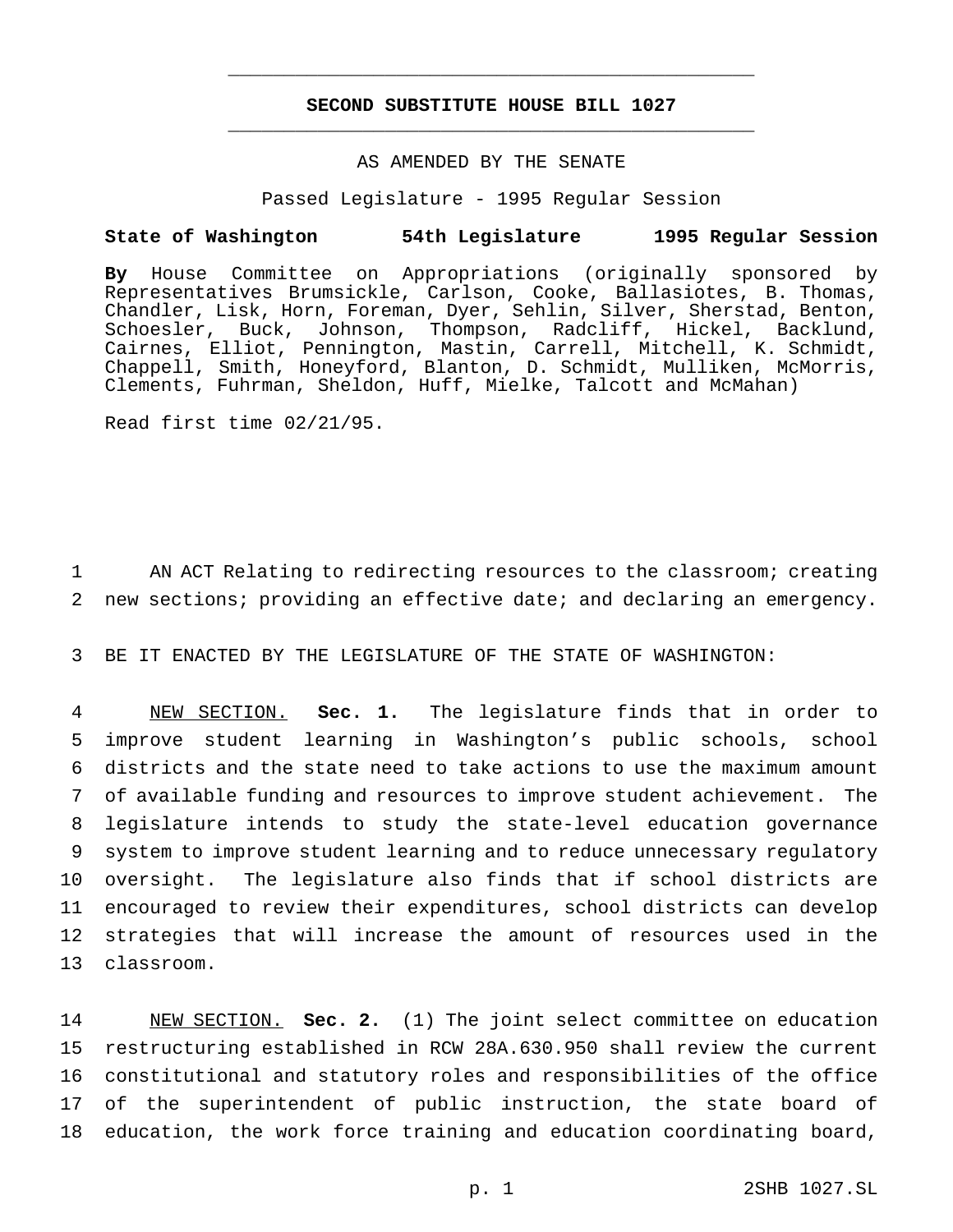the commission on student learning, and educational service districts, and by December 15, 1996, develop a recommendation to the legislature for creating a revised state-level education governance system. The new state-level governance system shall: (a) Focus on the improvement of student learning; (b) result in a reduction of state-level administrative expenditures; (c) provide school district staff and parents technical assistance and leadership; (d) result in minimal regulatory oversight; and (e) have clear lines of authority and accountability.

 (2) The select committee may continue its review of laws that inhibit, or do not enhance, student learning.

(3) This section shall expire December 31, 1997.

 NEW SECTION. **Sec. 3.** (1) School district boards of directors are strongly encouraged to review school district expenditures, and to take actions that will increase the percentage of district funds that are used to support the classroom. In order to assist school districts in this effort, the school district financial review program is created. The purpose of the program is to provide funding to school districts to conduct financial reviews and to develop strategies that will increase the amount of resources that are used in the classroom.

 (2) The program shall be administered by the superintendent of public instruction, or a public, nonprofit, or private contractor as designated by the superintendent.

 (3) The superintendent, or his or her designee, shall establish application and approval requirements for the program. A minimum fifty percent financial match shall be required of school districts. Districts with enrollments larger than five hundred full-time equivalent students that expended less than two-thirds of their total general fund expenditures on teaching and teaching support during the 1993-94 fiscal year shall receive priority in the allocation of funds.

 (4) School districts that receive grants shall submit a report to the superintendent, or his or her designee, by December 31, 1995, of actions that the district has taken, or plans to take, to increase classroom expenditures. The superintendent, or his or her designee, shall summarize the information submitted by the districts and present a summary to the fiscal and education policy committees of the legislature before January 15, 1996. If one or more of the fiscal or policy committees find that adequate progress is not being made in